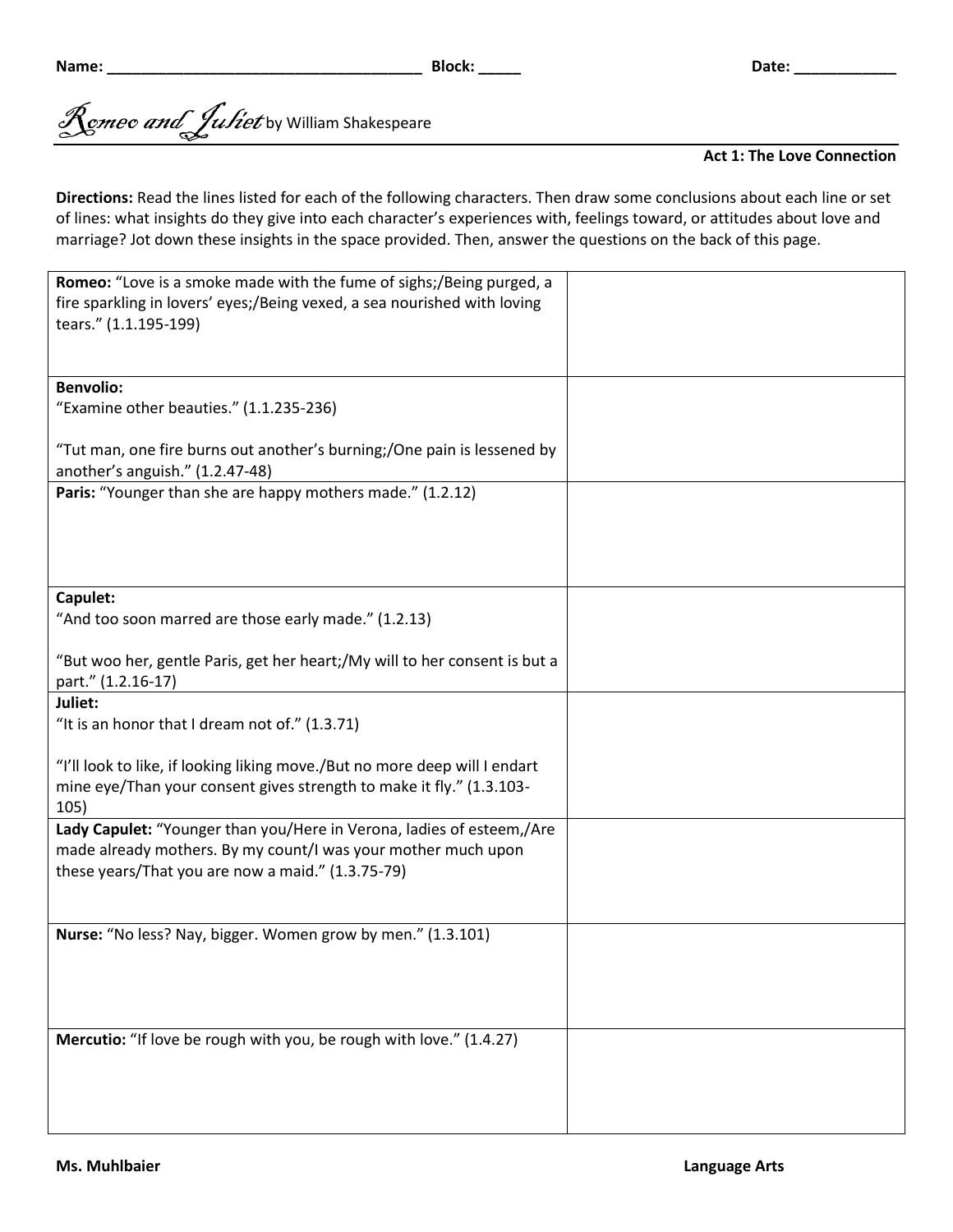**Directions:** Answer these questions using the information from the front. Be prepared to discuss your responses.

- 1. What is the effect of having such a variety of experiences, feelings, and attitudes about love and marriage in one play?
- 2. What are some insights about the characters, story, or time period that you gained that made a strong impression on you?
- 3. What are some complications that might arise between the different groups of people (Lord & Lady Capulet, Romeo & his friends, Juliet & the Nurse or her Mother, Capulet & Paris, Juliet & Paris) because of these different viewpoints?

- 4. In addition to the feud, what are some other possible problems the young lovers will encounter?
- 5. Regarding the topic of love and marriage, with which character do you most identify and why?